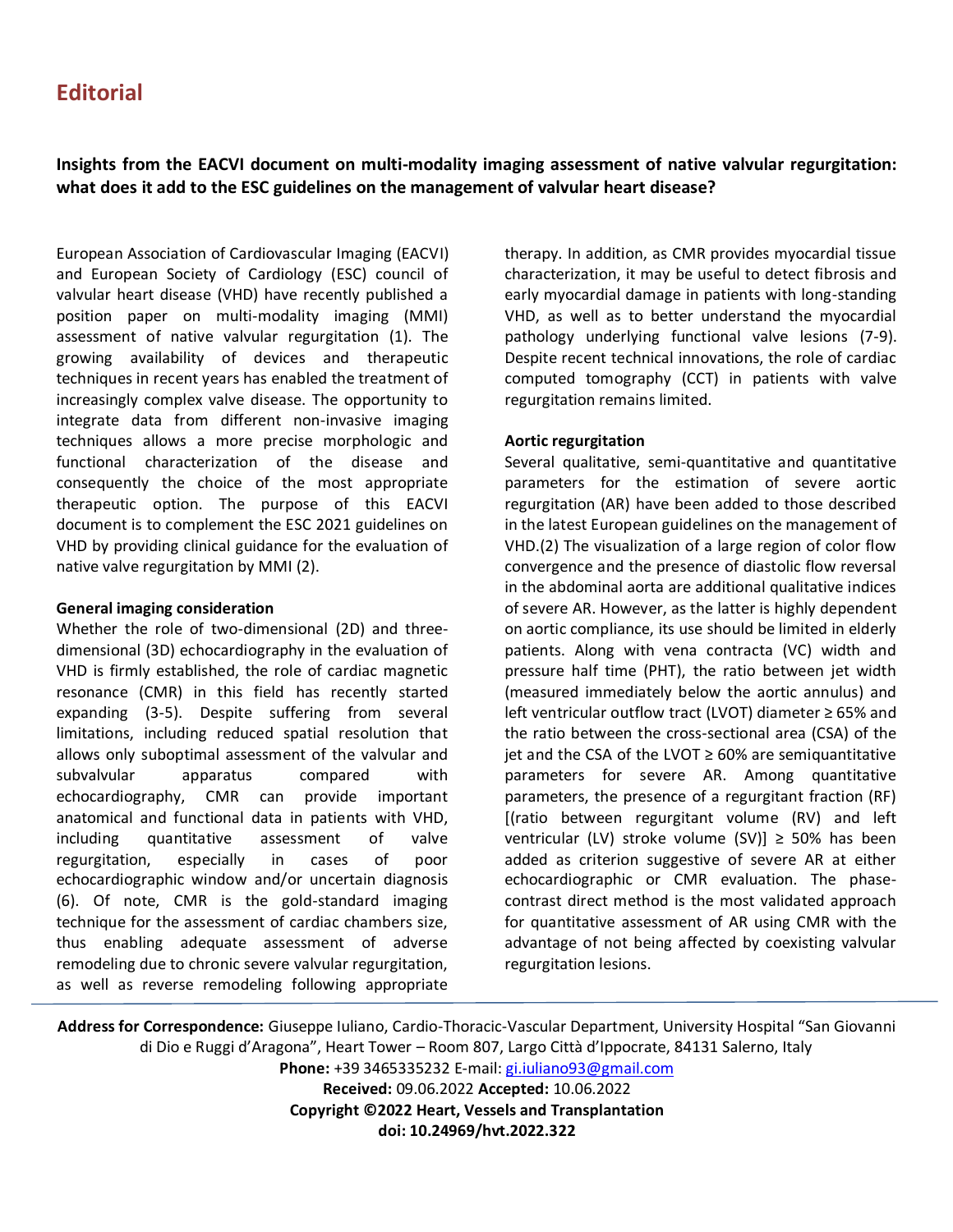#### **MMI assessment of severe AR**

Echocardiographic assessment of AR should include 2D and 3D data regarding LV size and function, LVOT, annulus, aortic valve, aortic root and Doppler measurements of regurgitation severity. CMR may provide useful additional information about the mechanism of AR, the presence of fibrosis and the size of the aorta and represents the second-line imaging modality of choice in case of inconclusive or unexhaustive echocardiographic study. CCT scan is rarely performed in clinical practice in this setting, but it may be useful in case of preprocedural intervention planning (aortic size, calcifications, coronary artery disease).

#### **Mitral regurgitation**

No additional parameters were added about the grading of mitral regurgitation (MR). Stress echocardiography may be useful in case of discordance between symptoms and grade of regurgitation, being able to assess changes in MR severity, LV filling pressure, and systolic pulmonary artery pressure (sPAP) during and at peak exercise. Additionally, it can play a role in the prognostic stratification of such patients. In degenerative MR, the increase in regurgitation severity ≥ 1 grade, dynamic pulmonary hypertension (sPAP ≥ 60mmHg), the absence of contractile reserve (< 5% increase in LV ejection fraction or < 2% increment in global longitudinal strain) and reduced right ventricular contractile recruitment (quantified by tricuspid annular plane systolic excursion <18 mm) are suggestive of poor prognosis. On the other hand, among patients with functional MR, the increasing MR severity [effective regurgitant orifice area (EROA)  $\geq$  13 mm<sup>2</sup>] and the presence of dynamic sPAP  $\geq$  60 mmHg at stress echocardiography predicts worse prognosis.

CMR represents the second-line imaging technique for quantitative MR evaluation, although reference intervals for MR grading have not yet been established and the few existing comparative studies between CMR and echocardiography show only modest agreement in MR severity assessment (10). As for echocardiography, a RF ≥ 50% is considered suggestive of severe MR. Being the direct assessment of flow at the level of mitral valve less accurate due to excessive valve plane systolic excursion, the indirect approach that compares LV SV to aortic forward flow is the most reproducible method to assess RF with CMR.

## **MMI assessment of severe MR**

Thorough 2D and 3D echocardiographic imaging of the mitral valvular apparatus, together with quantitative multiparametric Doppler assessment of regurgitation and evaluation of LV size and function are mandatory for correct grading of MR. When the results of the echocardiographic study, including transthoracic- (TTE) and transesophageal (TOE) exam, are inconclusive, CMR should be performed as a second-line imaging modality, being able to quantitatively assess MR and to provide careful information about MR mechanism, fibrosis and myocardial viability. CCT scan may be useful in specific settings (e.g. preprocedural intervention planning) as complementary imaging modality.

## **Tricuspid regurgitation**

Compared to latest European guidelines on the management of VHD, more criteria suggestive of severe tricuspid regurgitation (TR) are described in the EACVI document on multi-modality imaging assessment of native valvular regurgitation. A large flow convergence zone throughout systole, as well as 3D VC area or quantitative Doppler EROA ≥ 75 mm2, represent additional parameters of severe TR. Similar to AR and MR, a RF  $\geq$  50% denotes severe TR at either echocardiographic or magnetic resonance imaging evaluation, despite the role of CMR in evaluating TR has not yet been firmly established and further studies are warranted to confirm this threshold. The indirect method assessing the RV from the difference between total right ventricular SV (using planimetry of short-axis cine images) and forward SV across the pulmonary valve (using phase-contrast velocity mapping) is the method of choice. In case of severe TR, the sub-grading in massive or torrential regurgitation is of clinical interest in patients undergoing transcatheter tricuspid valve intervention, as clinical studies highlighted the incremental prognostic value of this recently proposed novel TR grading scheme in terms of clinical outcome in patients with advanced disease (11-16). Massive TR is defined with VC width 14-20 mm, 3D VC area or quantitative Doppler EROA - 95-114 mm2, EROA by PISA 60-79 mm<sup>2</sup> and RV - 60-74 ml. Echocardiographic parameters of torrential TR are VC width  $\geq 21$  mm, 3D VC area or quantitative Doppler EROA  $\geq$  115 mm2, EROA by PISA  $\geq$  80 mm2 and RV  $\geq$  75 ml.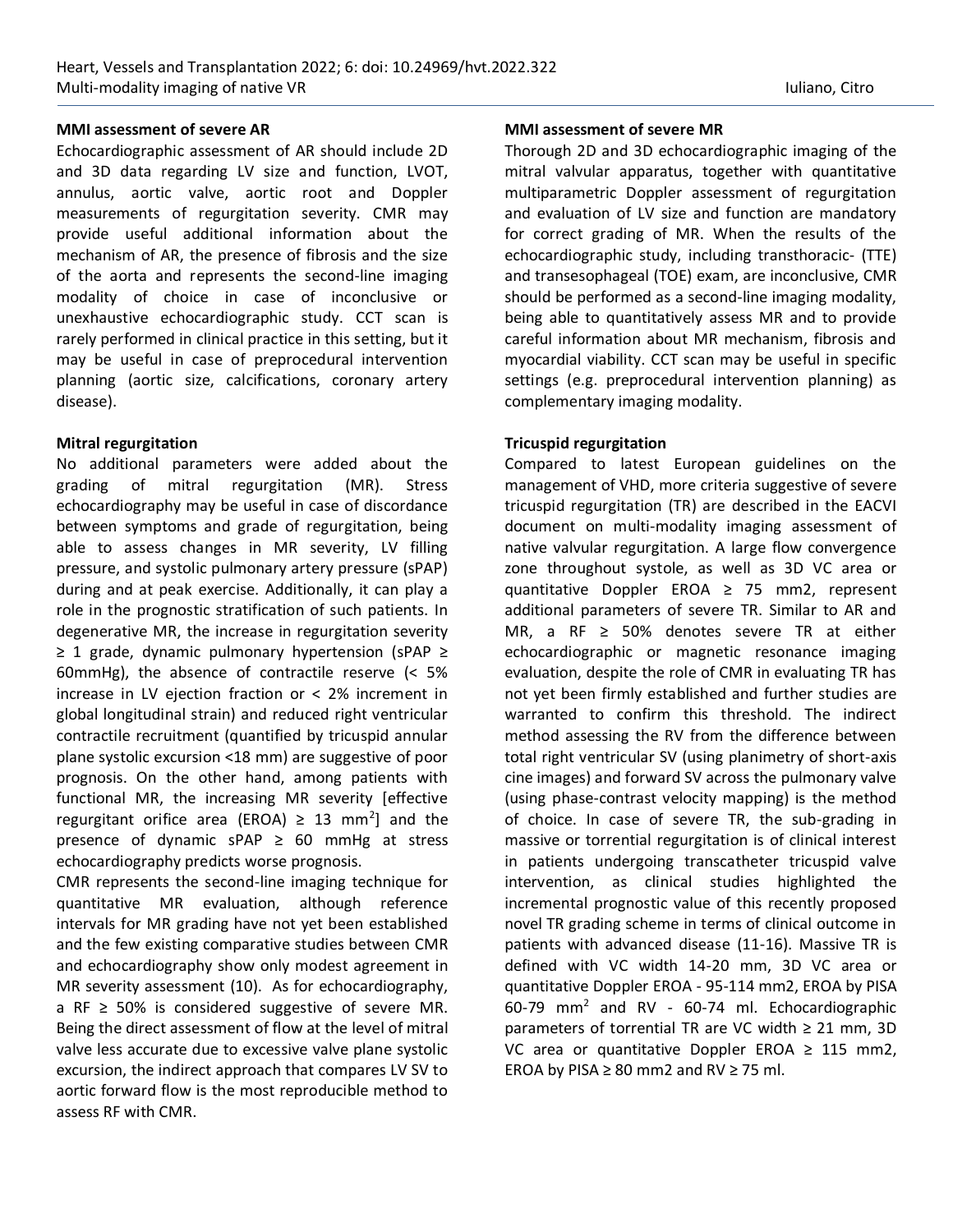#### **MMI assessment of severe TR**

A careful echocardiographic evaluation of TR must include a comprehensive imaging of tricuspid valve, right heart chambers morphology and function and Doppler measurements of TR severity examined in multiple acoustic windows. CMR may be indicated in case of unexhaustive or inconclusive echocardiographic study and represents the imaging modality of choice to assess the right atrium and right ventricle due to its high accuracy and reproducibility. CCT scan can be helpful in preprocedural intervention planning.

#### **Pulmonary regurgitation**

Evaluation and management of pulmonary regurgitation (PR) are not discussed in the most recent ESC guidelines on VHD, whereas they are extensively addressed in the EACVI document.(1, 2) Grading of PR is less well validated compared to other native valvular regurgitation and PR severity should be assessed by integrating information from all different approaches available (especially echocardiography and CMR). The estimation of severe PR is based on several qualitative, semiquantitative and quantitative parameters. Despite VC width thresholds suggestive of severe PR have not yet been validated, a VC/pulmonary valve annulus ratio ≥ 50% is an indicator of greater than mild PR, while a ratio ≥ 0.7 indicates severe PR. A deceleration time < 260 ms, a PHT < 100 ms, a PR index (ratio of PR duration by CW Doppler to total diastolic time) < 0.77 and the ratio between the jet width (evaluated at the right ventricular outflow tract) and the annulus > 65% are all markers of severe PR. The only quantitative parameter for grading PR is RF, which if > 40% indicates severe PR. At CMR assessment, both direct (phase-contrast technique) and indirect methods of quantification may be used to calculate RF, despite the direct method (with a coaxial through plane phase-contrast sequence planned just above the pulmonary valve) is the preferred approach.

#### **MMI assessment of severe PR**

CMR is the imaging modality of choice for quantification of PR and for anatomical and functional characterization of the right ventricle. When available, it should be performed in most cases of suspected significant PR unless 2D and/or 3D echocardiographic study is conclusive. CCT may be helpful in case of preprocedural interventional planning.

Giuseppe Iuliano, Rodolfo Citro Cardio-Thoracic-Vascular Department, University Hospital "San Giovanni di Dio e Ruggi d'Aragona", Largo Città d'Ippocrate, 84131 Salerno, Italy **Peer-review:** Internal **Conflict of interest:** None to declare **Authorship:** G.I. and R.C. contributed equally to the preparation of manuscript

> **Acknowledgement and Funding:** None to declare

## **References**

1.Lancellotti P, Pibarot P, Chambers J, La Canna G, Pepi M, Dulgheru R, et al. Multi-modality imaging assessment of native valvular regurgitation: an EACVI and ESC council of valvular heart disease position paper. Eur Heart J Cardiovasc Imaging 2022; 23: e171-e232.

2.Vahanian A, Beyersdorf F, Praz F, Milojevic M, Baldus S, Bauersachs J, et al. 2021 ESC/EACTS Guidelines for the management of valvular heart disease. Eur Heart J 2021.

3.Lancellotti P, Tribouilloy C, Hagendorff A, Popescu BA, Edvardsen T, Pierard LA, et al. Recommendations for the echocardiographic assessment of native valvular regurgitation: an executive summary from the European Association of Cardiovascular Imaging. Eur Heart J Cardiovasc Imaging 2013; 14: 611-44.

4.Zoghbi WA, Adams D, Bonow RO, Enriquez-Sarano M, Foster E, Grayburn PA, et al. Recommendations for Noninvasive evaluation of native valvular regurgitation: A Report from the American Society of Echocardiography developed in collaboration with the Society for Cardiovascular Magnetic Resonance. J Am Soc Echocardiogr 2017; 30: 303-71.

5.Hahn RT, Saric M, Faletra FF, Garg R, Gillam LD, Horton K, et al. Recommended standards for the performance of transesophageal echocardiographic screening for structural heart intervention: From the American Society of Echocardiography. J Am Soc Echocardiogr 2022; 35: 1-76.

6.Myerson SG. CMR in evaluating valvular heart disease: diagnosis, severity, and outcomes. JACC Cardiovasc Imaging 2021; 14: 2020-32.

7.Blanken CPS, Farag ES, Boekholdt SM, Leiner T, Kluin J, Nederveen AJ, et al. Advanced cardiac MRI techniques for evaluation of left-sided valvular heart disease. J Magn Reson Imaging 2018; 48: 318-29.